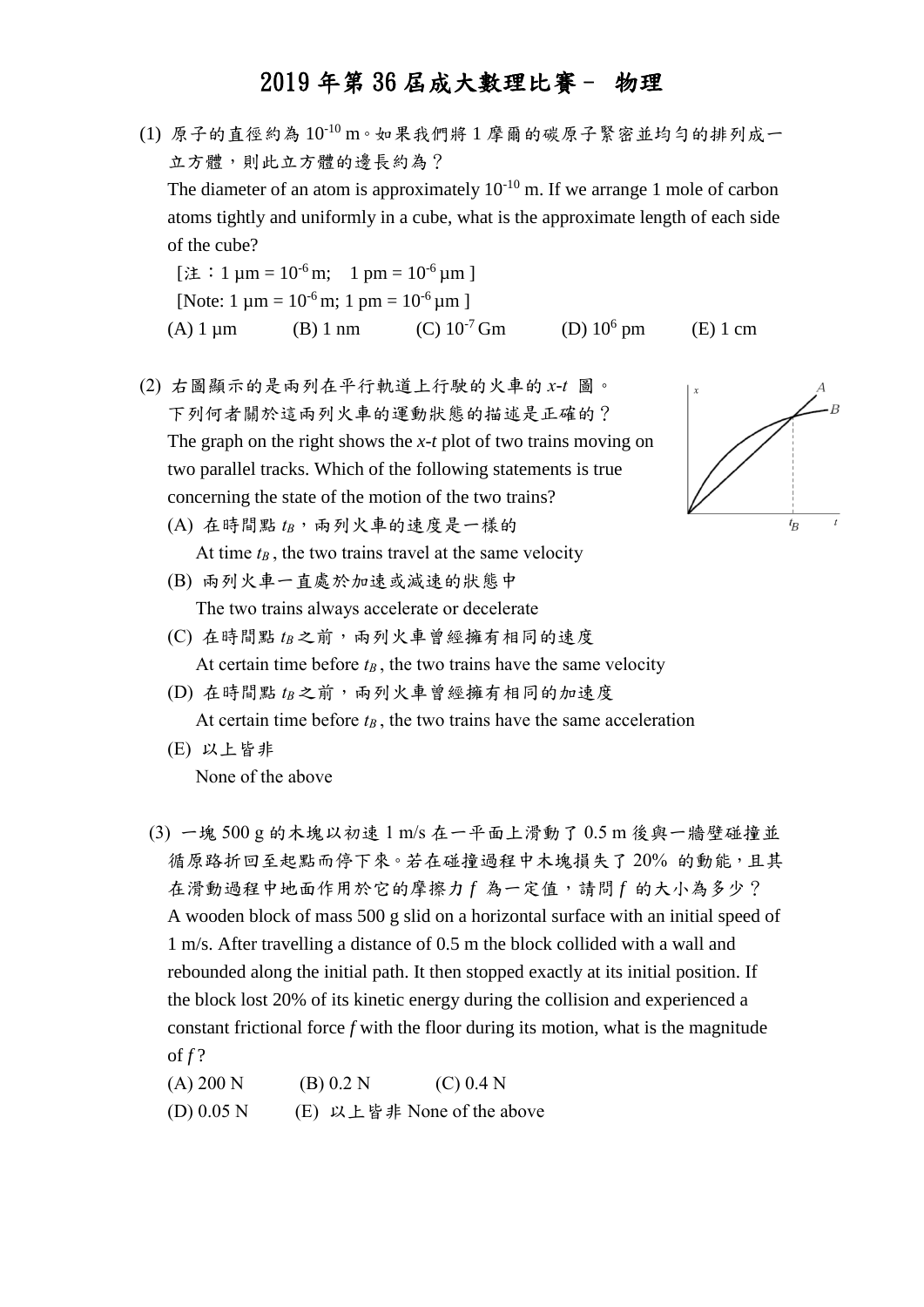- (4) 一個 4.0 kg 重的物體正以 4.0 m/s 的速度滑動而另一個 1.0 kg 重的物體則以 2.0 m/s 的速度滑動。 若兩個物體與所處平面的動摩擦係 *µ<sup>k</sup>* 皆為 0.5 。較重 的物體所遭遇的加速度与較輕者所遭遇的加速度的比例是多少? A 4.0 kg object slides at a speed of 4.0 m/s, while a 1.0 kg object slides at a speed of 2.0 m/s on a horizontal surface. If the coefficients of kinetic friction  $\mu_k$  between both objects and the floor are 0.5, what is the ratio of the acceleration of the heavier object to that of the lighter one?  $(A) 4:1$  (B) 2:1 (C) 1:1 (D) 1:2 (E) 1:4
- (5) 姐妹倆乘做一質量分佈均勻且支點架在中心處的蹺蹺板。姐姐的質量為 *M*, 妹妹的質量為 *m*。若妹妹坐在離開支點 *L* 的位置上(如圖),請問姐姐得 坐在離妹妹多遠處方能使整個物理系統處於靜態平衡?

Two sisters wish to sit on a seesaw with uniformly distributed mass and pivoted at its center. The elder sister has a mass of *M*, while her younger sister has a mass of *m.* If the younger sister sits at a distance of *L* from the pivot as shown in the diagram above, how far from her younger sister must the elder sister sit, so that the whole system remains in static equilibrium?

(A)  $(1+M/m)L$  (B)  $(1+m/M)L$  (C)  $mL/M$  (D)  $ML/m$ (E) 以上皆非 None of the above

- (6) 對於一個在作等速圓周運動的物體來說,其所遭遇的加速度是 An object moving in a circle at constant speed experiences an acceleration that
	- (A) 正比於它的角速度平方 is directly proportional to the square of its angular velocity
	- (B) 隨著物體的質量的增加而增加的 increases with the mass of the object
	- (C) 零 is zero
	- (D) 與速度同方向 is in the same direction as its velocity
	- (E) 與速度反方向 is in the opposite direction as its velocity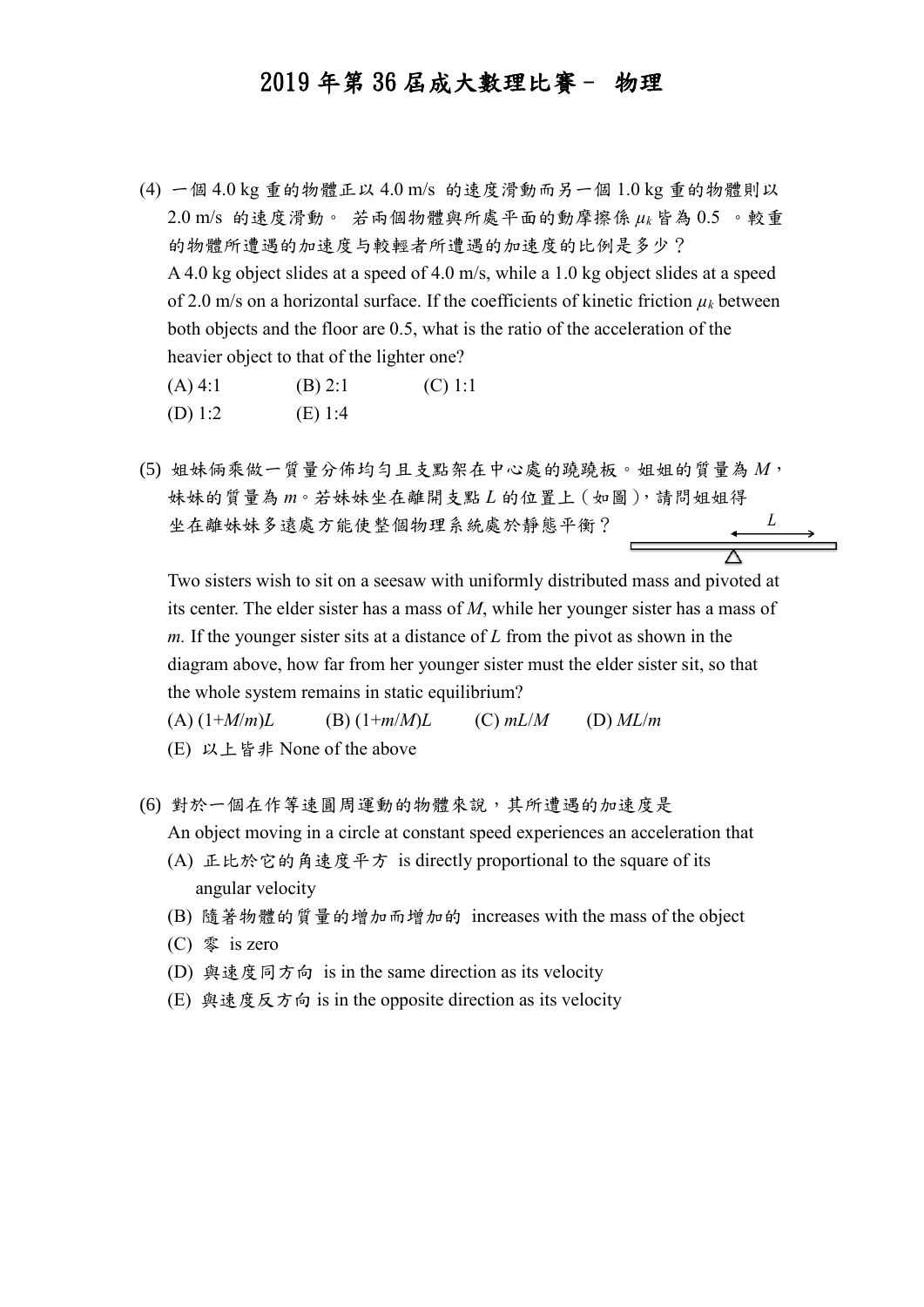$(7)$  已知地球的平均半徑約為  $6.38 \times 10^6$ m, 而電磁波約需時 1.28 s 才能從地表傳 播到月球表面。一位於月球表面上和一位於地表 200 km 上同為 1 kg 重的物 體所感受到的來自地球的重力的比值大約為多少?請選出最接近的答案。 The average radius of the Earth is about  $6.38 \times 10^6$  m. It takes about 1.28 s for an electromagnetic wave to travel from the surface of the Earth to the surface of the Moon. What is the ratio of the gravitational force between the Earth and a 1 kg object when it is placed on the surface of the Moon to that when it is placed 200 km above the surface of the Earth? Find the closest answer.

(A)  $3 \times 10^{-7}$  (B)  $3 \times 10^{-6}$  (C)  $3 \times 10^{-5}$ (D)  $3 \times 10^{-4}$  (E)  $3 \times 10^{-3}$ 

- (8) 以下哪一項關於一處於簡諧運動的物體的描述是不正確的? Which of the following statement concerning an object undergoing a simple harmonic motion is **NOT TRUE**?
	- (A) 它的位移的變化和它的速度的變化有著同樣的週期 Its displacement and its acceleration change with the same period
	- (B) 它的加速度和位移成反比 Its acceleration is inversely proportional to its displacement
	- (C) 它的速度和角速度的比值有著週期性的變化 The ratio of its velocity to its angular velocity changes periodically
	- (D) 它的加速度的變化和它的速度的變化有著同樣的頻率 Its acceleration and its velocity change at the same frequency
	- (E) 它的振幅等於它的位移的最大值 Its amplitude is the largest value of its displacement
- (9) 已知 1 標準大氣壓對應到水銀氣壓計內 760 mm 高的水銀柱。若以水取代水 銀,則同一壓強對應到"水氣壓計"內的水柱高度為何?  $($  水銀的密度為 13.6 g/cm<sup>3</sup>; 水的密度為 1 g/cm<sup>3</sup>) A standard atmospheric pressure corresponds to a height of 760 mm for the mercury column in a mercury barometer. If water is used instead of mercury in a "water barometer", what is the corresponding height of the water column? (density of mercury = 13.6 g/cm<sup>3</sup>; density of water = 1 g/cm<sup>3</sup>) (A) 55.9 mm (B) 10.3 m (C) 1.03 m (D) 55.9 cm (E) 5.59 m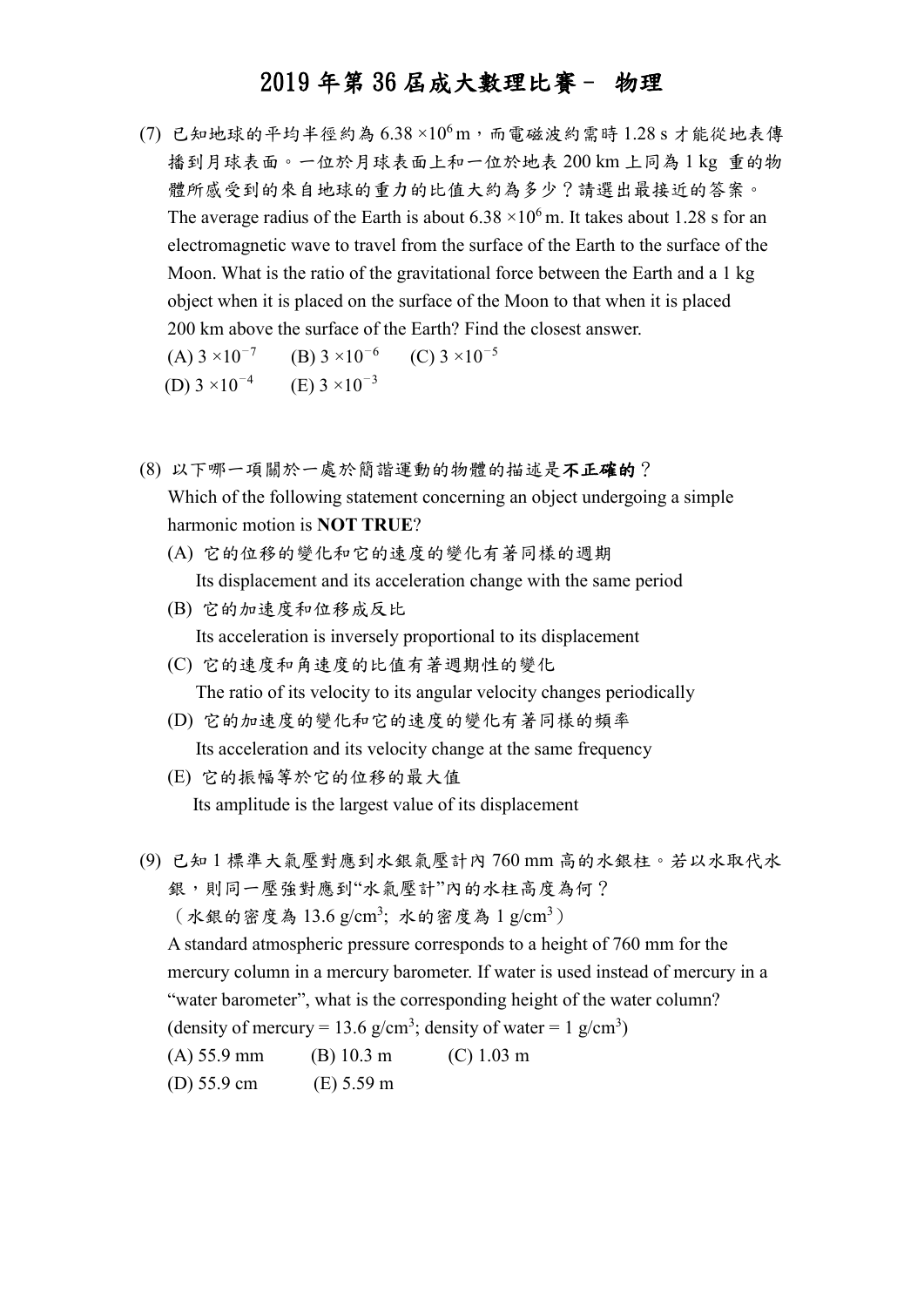- $(10)$  現有面積  $25 \text{ cm}^2$ 的鐵盤和體積  $8 \text{ cm}^3$ 的鉛塊各一個。已知鐵和鉛的線脹係 數分別為 1.2 × 10<sup>-5</sup>/K 與 2.9 × 10<sup>-5</sup>/K。請問須將他們的溫度個別升高多少才能 將鐵盤的面積和鉛塊的體積各增加 0.05%? An iron plate of area 25 cm<sup>2</sup> and a lead ball of volume 8 cm<sup>3</sup> are provided. The coefficients of linear expansion of iron and lead are  $1.2 \times 10^{-5}$ /K and  $2.9 \times 10^{-5}$ /K respectively. By how much do we have to increase their temperature if we wish to increase their area and volume by 0.05% respectively?
	- (A)  $21^{\circ}$ C; 5.7 <sup>o</sup>C (B) 42<sup>o</sup>C; 17 <sup>o</sup>C
	- (C)  $5.7 \,^{\circ}\text{C}$ ;  $21 \,^{\circ}\text{C}$  (D)  $17 \,^{\circ}\text{C}$ ;  $42 \,^{\circ}\text{C}$ ;
	- (E) 無法從已知訊息決定 Cannot be determined from the given information
- (11) 一半徑為 *r*,高為 *h* 的金屬圓柱體兩平面段的溫度分別是 *T<sup>1</sup>* 和 *T2*。以下何 者關於在單位時間內從高溫段流向低溫段的熱量 Q 的敘述是正確的? The temperature of the two flat surfaces of a metallic cylinder with radius *r* and height *h* are  $T_I$  and  $T_I$  respectively. Which of the following statement regarding the heat flow per unit time, O from the hot end to the cold end is correct? (A) Q 正比於  $(T_2-T_1)^4$  Q is directly proportional to  $(T_2-T_1)^4$ 
	- (B) Q 正比於 *h* Q is directly proportional to *h*
	- (C) Q 正比於  $r^2$  Q is directly proportional to  $r^2$
	- (D) Q 反比於該金屬的熱導率 Q is inversely proportional to its thermal conductivity
	- (E) 以上皆是 All of the above
- (12) 將一定量、溫度為 27℃ 的理想氣體封閉於一容器中加熱至70℃。如果容器 的體積在加熱前後保持不變,則氣體加熱後對於容器的壓強相對於加熱前對 容器的壓強的比值為

A fixed amount of ideal gas enclosed in a seal container is heated from  $27^{\circ}$ C to  $70^{\circ}$ C. If the volume of the container remains unchanged throughout the entire heating process, the ratio of the gas pressure after the heating to that before the heating is

- $(A) 2.59$  (B) 0.87 (C) 0.39
- (D) 1.14 (E) 以上皆非 None of the above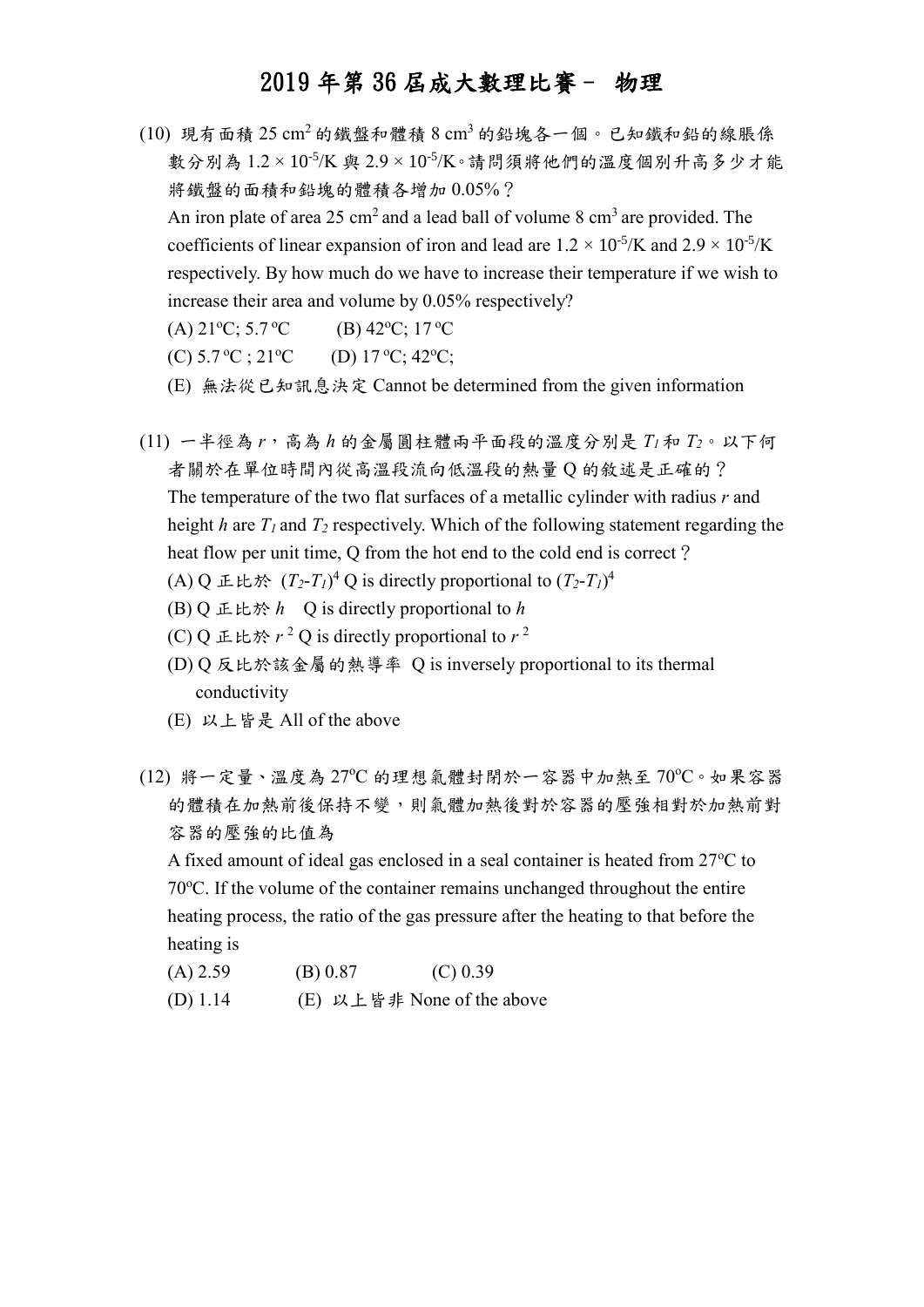(13) 下列關於理想氣體的敘述何者是正確的?

Which of the following description about an ideal gas is correct?

- (A) 在等壓膨脹的過程中,該理想氣體必從外界吸收熱量 In an isobaric expansion process, heat must be absorbed by the ideal gas from the surrounding
- (B) 在等溫過程中,對理想氣體做的功將全以熱能的形式釋放到外界 In an isothermal process, work done on the ideal gas will be released entirely as heat to the surrounding
- (C) 在絕熱過程中,對理想氣體做的功將完全轉換成該系統的內能 In an adiabatic process, work done on the ideal gas will be converted entirely to the internal energy of the system
- (D) 在等容過程中,內能的增加等於理想氣體從外界吸收的熱能 In an isochoric process, the increase in internal energy is equal to the heat absorbed by the ideal gas from the surrounding
- (E) 以上皆是 All of the above
- (14) 在 0 <sup>o</sup>C 時,下列何種氣體的定容摩爾熱容量 *C<sup>V</sup>* 的理論值與實驗值的差異最 大?

At  $0^{\circ}$ C, which of the following gas has the largest difference between the experimental value of molar heat capacity at constant volume, *CV* and its theoretical value?

| (A) 氮氣 Nitrogen                      | (B) 乙烯 Ethylene | (C) 氦 Helium |
|--------------------------------------|-----------------|--------------|
| (D) 一氧化碳 Carbon monoxide (E) 氩 Argon |                 |              |

(15) 某音叉以 261 Hz 的頻率振動。當調音師用此音叉調節某琴鍵所產生的聲音 時在 10 秒內聽見了 20 拍。若換成 261.5 Hz 頻率的音叉則拍頻下降。該琴鍵 所產生的聲波的主頻率為何?

When a tuner uses a tuning fork vibrating at 261 Hz to tune a piano key, 20 beats are heard in 10 seconds. If, instead, a tuning fork vibrating at 261.5 Hz is used, the beat frequency decreases. What is the main frequency of the piano key? (A) 259 Hz (B) 260 Hz (C) 261 Hz (D) 262 Hz (E) 263 Hz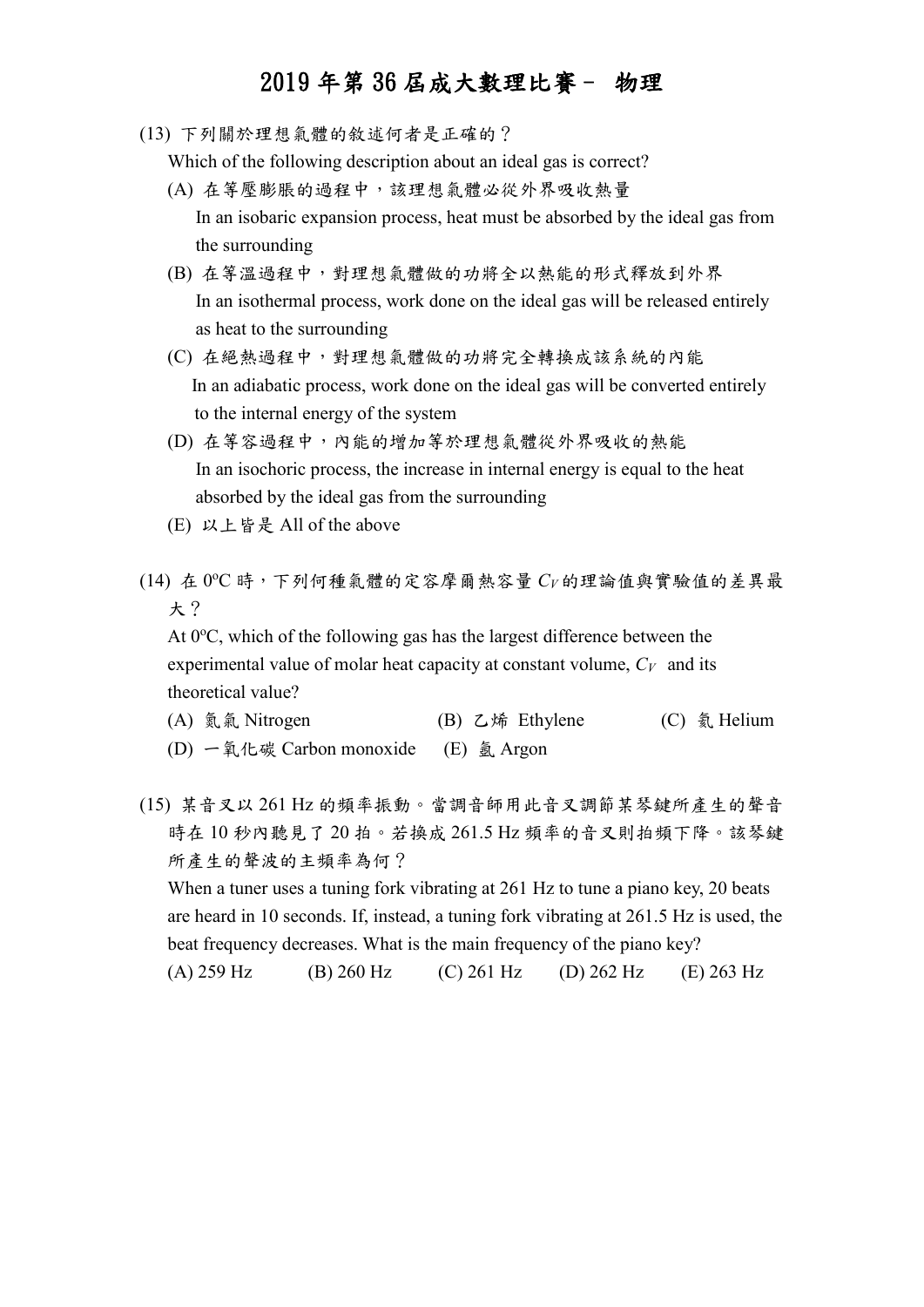(16) 請按藍光(b)、紅光(r)、綠光(g)、黃光(y)、紫光(v)在玻璃內傳播的速度的 從大到小排序:

Please sort (from the largest to the smallest) the speed of propagation of the following light in glass: blue (b), red (r), green (g), yellow (y), violet (v)

(A) b, r, g, y, v (B) v, y, g, r, b (C) r, y, g, b, v

(D) v, b, g, y, r (E)  $\forall \perp \& \#$  None of the above order is correct

(17) 以下哪一種現象不是光的波動性的表現?

Which of the following phenomena does not demonstrate the wave properties of light?

- (A)光經過雙狹縫後顯現出明暗間隔的條紋 Light exhibits bright and dark fringes after passing through narrow double slits
- (B)光的衍射 The diffraction of light
- (C)光電效應 Photoelectric effect
- (D) 光的疊加性 Superposition of light
- (E) 以上皆是 All of the above
- (18) 聲波在經過寬度適當的狹縫時會出現明顯的衍射現象。粗略的說,波長相 對於狹縫寬度越小的聲波,其衍射現象越明顯 。 現有三個聲源,所產生聲 波的主頻率依次為甲 160 Hz,乙 523 Hz 和丙 1.2 kHz。請將它們衍射一扇門 (~1 m 寬)的能力依大小排序:

Sound wave exhibits diffraction after passing through a slit of an appropriate width. Generally, the shorter the wavelength compared with the width of the slit, the more significant is the diffraction phenomenon. Consider three sound sources that emit sound waves with the frequencies of (i) 160 Hz, (ii) 523 Hz, and (iii) 1.2 kHz。Please sort them according to the ability of which they are able to diffract through a door  $(\sim 1 \text{ m wide})$ :

- (A) 甲>乙>丙 (i) >(ii)>(iii)
- (B) 丙>乙>甲 (iii)>(ii)>(i)
- (C) 甲>丙>乙 (i)>(iii)>(ii)
- (D) 乙>甲>丙 (ii)>(i)>(iii)
- (E) 以上皆非 None of the above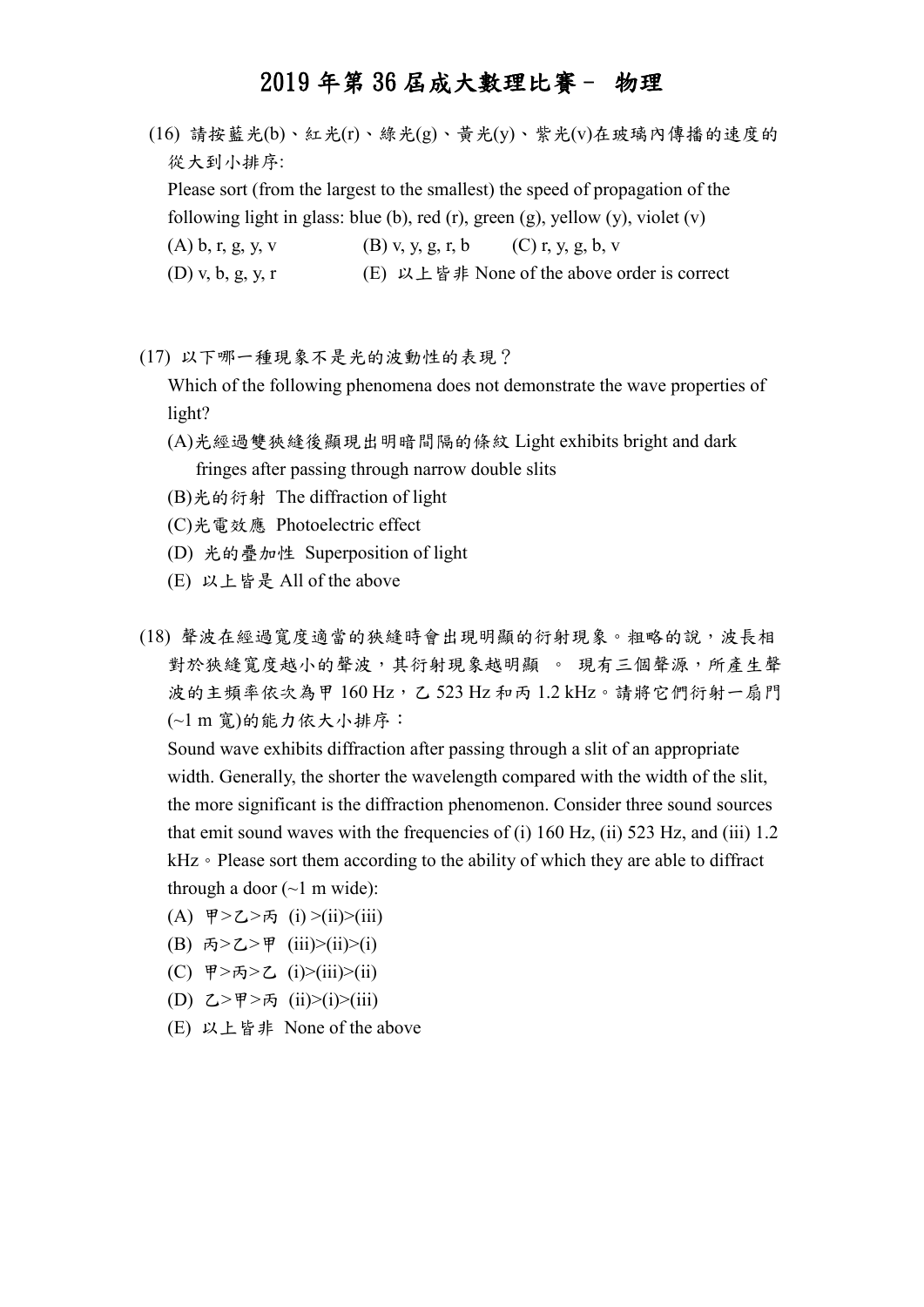(19) 當某兩點電荷間的距離為 *d* 時,他們彼此感受到源自於對方的靜電力的大 小皆為  $F \circ \ddot{x}$  欲只在改變他們的距離的情況之下使此靜電力變成兩倍強,則 他們之間的距離必須改變為 When two point charges are separated by a distance *d*, they both experience an electrostatic force of *F* due to the other charge. If we wish to double the magnitude of the force by only modifying their separation, then we must change their separation to

(A)  $d/4$  (B)  $d/2$  (C)  $d/\sqrt{2}$  (D)  $\sqrt{2}d$  (E) 2*d* 

(20) 某電功率為 1500 W 的吹風機被接到了一個 240 V 的插座上運作了 3 分鐘。 假定通過吹風機的電流都是由電子所攜帶,請問在這段時間裡流過該吹風機 的電量等同於多少電子所攜帶的電量?

A hair dryer rated 1500 W was connected to a 240 V power supply and operated for 3 minutes. Assume the electric current through the hair dryer is caused by the flow of free electrons, what is the number of free electrons needed to carry this amount of charges?

(A)  $1.0 \times 10^{18}$  (B)  $7.0 \times 10^{21}$  (C)  $3.9 \times 10^{19}$ (D)  $1.6 \times 10^{17}$ (E) 以上皆非 None of the above

(21) 右圖所示的電路包含一電阻為 *R*var 的可變電阻器和  $6.0<sub>\Omega</sub>$  $1.5 \Omega$ 一電阻為 *R* 的待定電阻。當 *R*var 的值被設定設為 20 Ω 時,燈泡會發亮。但是,當 Rvar 的值被設定設為 12 Ω 時, 90V -燈泡不再發亮。待定電阻的值為多少? The electric circuit diagram shown on the right contains a variable resistor of resistance *R*var and a resistor *R* whose resistance is to be determined. When  $R_{var}$  is set to 20  $\Omega$ , the light bulb glows  $\circ$  But, when  $R_{\text{var}}$  is set to 12  $\Omega$ , the light bulb does not glow any more. What is the

resistance of *R*?

- (A) 3 Ω  $(B)$  4 Ω  $(C) 5 \Omega$
- (D)  $6 \Omega$  (E) 以上皆非 None of the above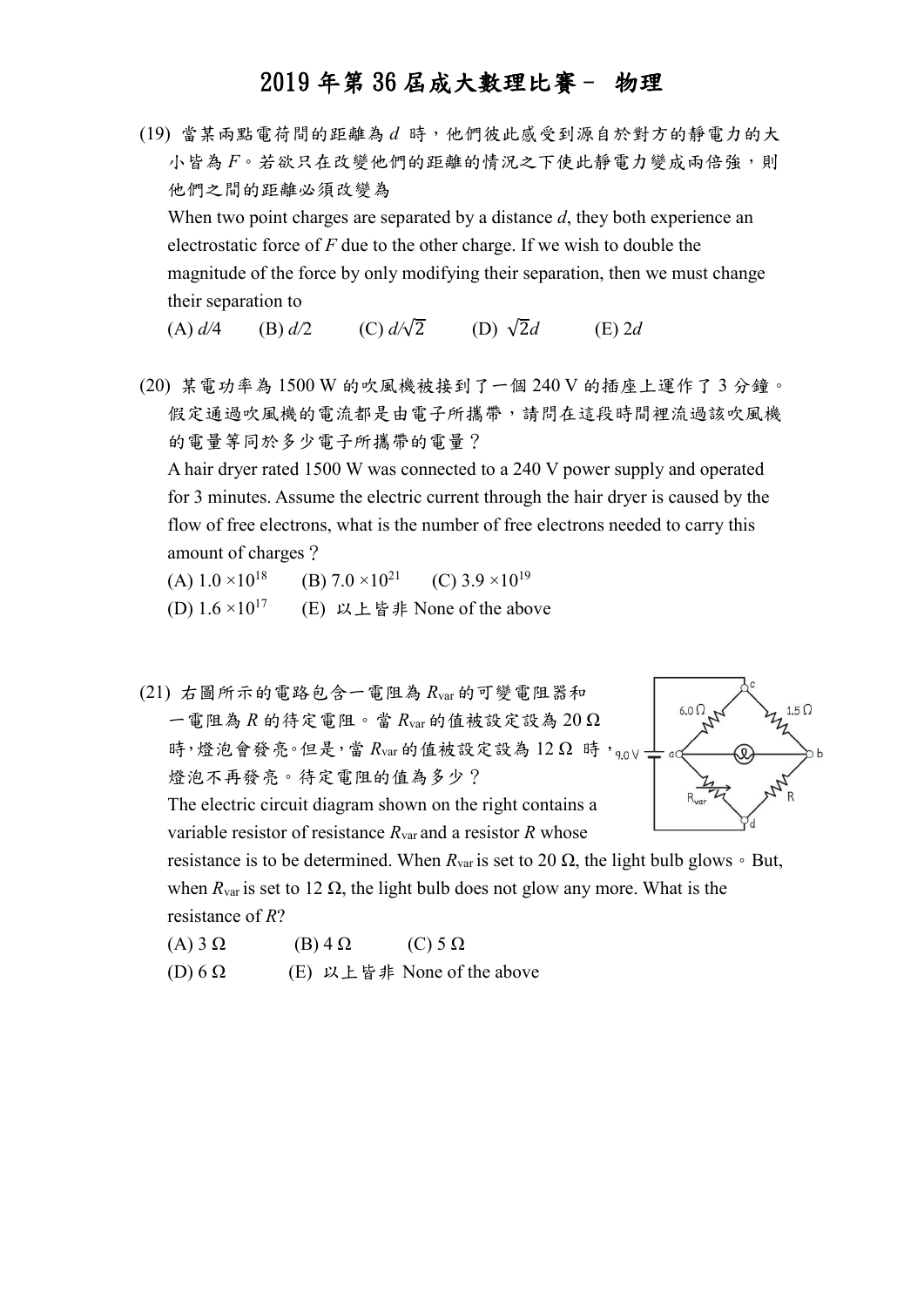(22) 一電子在進入一均勻磁場後因為受到了磁場的作用而偏離了本來的運動方 向。從這一個觀察,我們可以知道

After entering a uniform magnetic field, an electron deviates from its initial direction of motion. From this observation, we can conclude that

- (A) 磁場與電子本來的運動方向必須是平行的 the direction of the magnetic field and the initial direction of motion of the electron must be parallel
- (B) 磁場與電子本來的運動方向必須是垂直的 the direction of the magnetic and the initial direction of motion of the electron must be perpendicular
- (C) 磁場在平行於電子本來的運動方向的分量不等於零 the component of the magnetic field parallel to the initial direction of motion of the electron is not equal to zero
- (D) 磁場在垂直於電子本來的運動方向的分量不等於零 the component of the magnetic field perpendicular to the initial direction of motion of the electron is not equal to zero
- (E) 以上皆非 None of the above
- (23) 以下哪一項關於一置於真空中的空芯線圈的自感量 *L* 是不正確的? Which of the following statement about the self inductance *L* of a solenoid placed in vacuum is incorrect?

(A) *L* 與通過電流的流量無關

*L* is independent of the amount of current passing through the solenoid

(B) *L* 與所處的磁場強度無關

 *L* is independent of the strength of magnetic field in which the solenoid is placed

(C) *L* 正比於線圈的總匝數的平方

*L* is directly proportional to the square of the number of turns of the solenoid

(D) *L* 反比於線圈的長度

 *L* is inversely proportional to the length of the solenoid

(E) *L* 正比於線圈的橫截面積

 *L* is directly proportional to the cross-sectional area of the solenoid